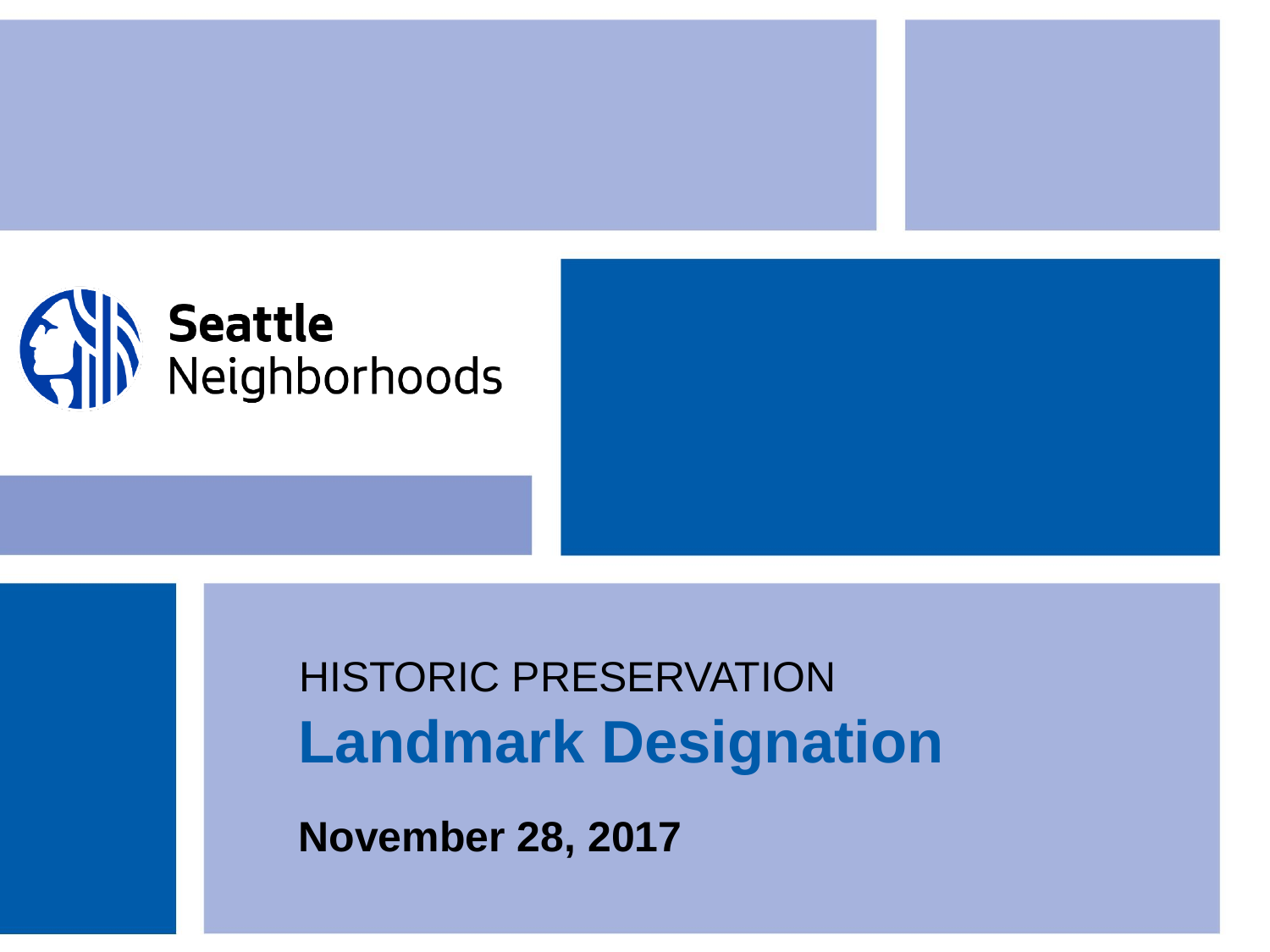## **Designation Standards**

In order to be designated, the building, object, or site must be at least 25 years old and must meet at least one of the six standards for designation outlined in the Seattle Landmarks Preservation Ordinance [\(SMC 25.12.350\)](http://clerk.ci.seattle.wa.us/~scripts/nph-brs.exe?s1=25.12&s2=&S3=&Sect4=AND&l=20&Sect1=IMAGE&Sect3=PLURON&Sect5=CODE1&d=CODE&p=1&u=/~public/code1.htm&r=1&Sect6=HITOFF&f=G):

- a) It is the location of, or is associated in a significant way with, a historic event with a significant effect upon the community, City, state, or nation; or
- b) It is associated in a significant way with the life of a person important in the history of the City, state, or nation; or
- c) It is associated in a significant way with a significant aspect of the cultural, political, or economic heritage of the community, City, state or nation; or

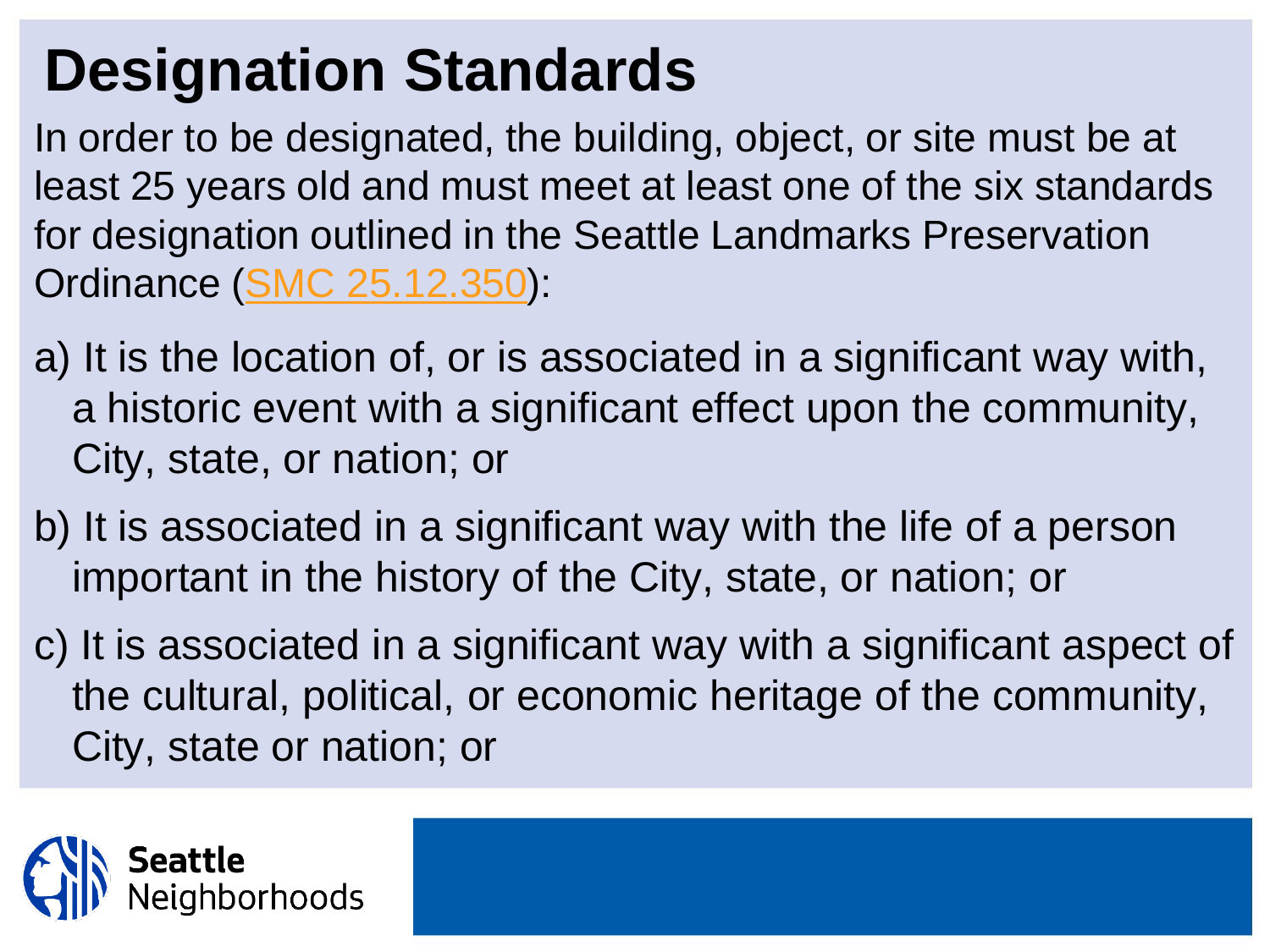## **Designation Standards, cont.**

- d) It embodies the distinctive visible characteristics of an architectural style, or period, or a method of construction; or
- e) It is an outstanding work of a designer or builder; or
- f) Because of its prominence of spatial location, contrasts of siting, age, or scale, it is an easily identifiable visual feature of its neighborhood or the city and contributes to the distinctive quality or identity of such neighborhood or the City.

In addition to meeting at least one of the above standards, the object, site, or improvement must also possess integrity or the ability to convey its significance.

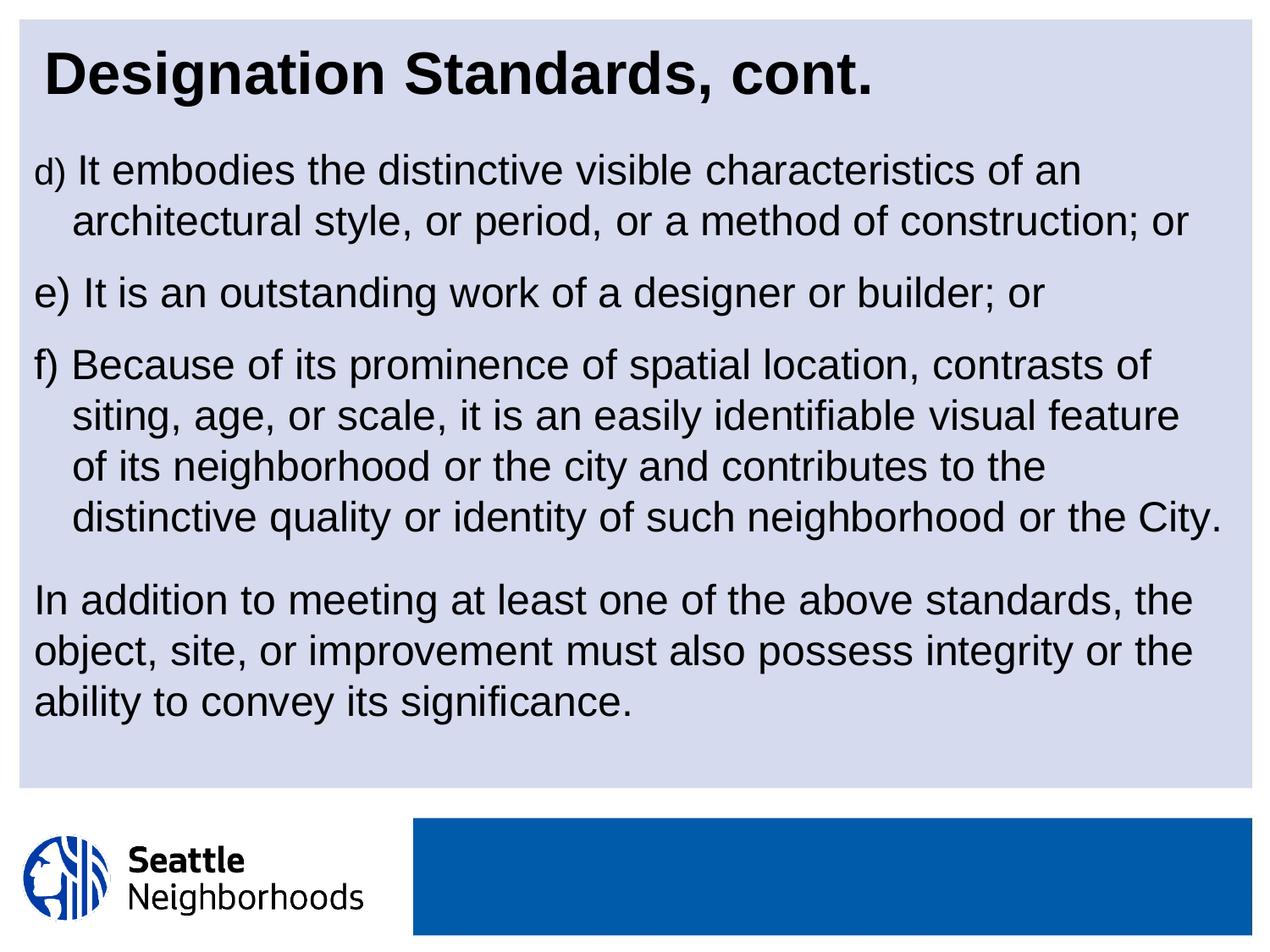

Current photo, 2016



Historic photo,1937

## **Campbell Building 4554 California Avenue SW**

- Date of Designation: April 5, 2017
- Designation Standards: B,C,D,and F
- Controlled features: The exterior of the building
- Date Built: 1911, with 1926 addition
- Architect: Arthur Loveless, with Victor Voorhees for addition